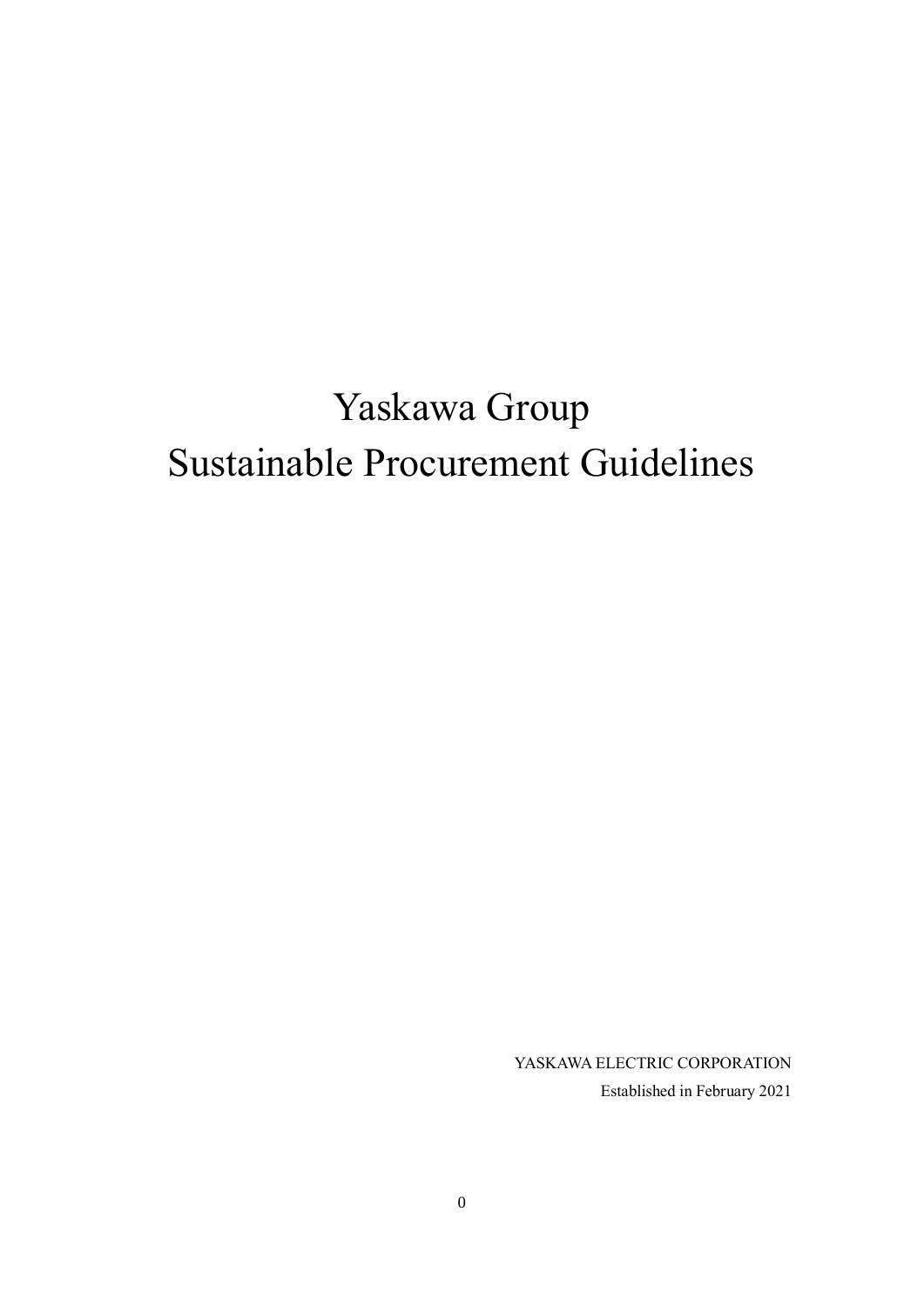## Introduction

Since its foundation in 1915, Yaskawa Electric has managed businesses with a constant commitment to integrity, with the mission of "leveraging the pursuit of its business to contribute to the advancement of society and the well-being of humankind." Today, we are expanding significantly in our business domains and countries/regions where we operate.

On the other hand, societal need for CSR (Corporate Social Responsibility) initiatives, in which corporations fulfill their social responsibilities through their corporate activities, is becoming increasingly strong. For example, international documents such as Sustainable Development Goals (SDGs) , the Guiding Principles for Business and Human Rights, and the Guidelines for Multinational Enterprises of the Organisation for Economic Cooperation and Development (OECD)have been issued and revised.

Yaskawa Group has adopted a procurement policy and has been promoting sustainability-related initiatives with our suppliers. In order to meet the expectations of society, we establish these guidelines. We ask all of you for your cooperation in promoting activities in accordance with these Guidelines.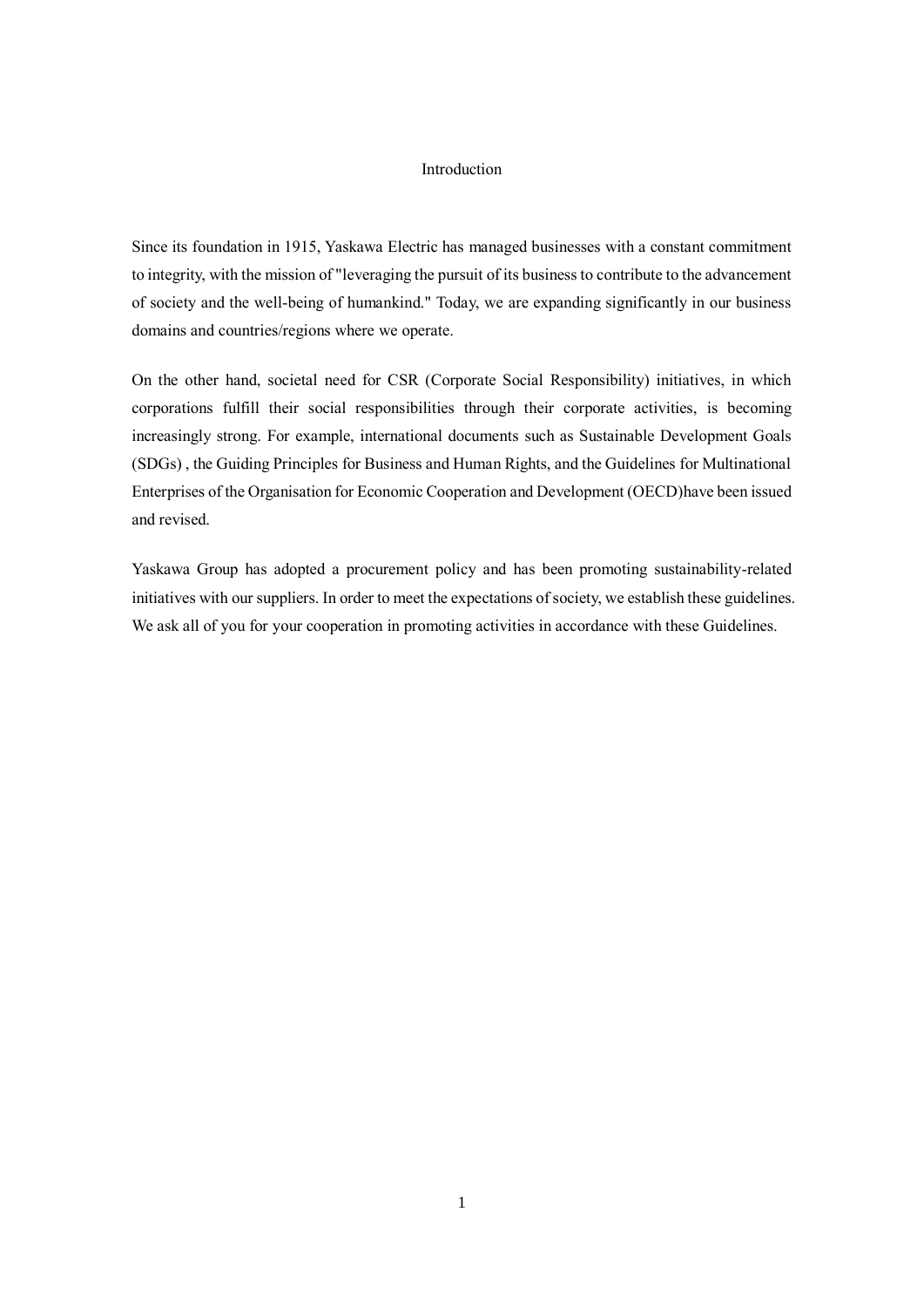#### 1. Our policy

## **Yaskawa Group Principle of Management**

At Yaskawa our mission is to leverage the pursuit of our business to contribute to the advancement of society and the well-being of humankind.

We will realize our mission by executing these core tenets:

- 1. Develop and enhance world-class technologies, with an emphasis on our foundation of quality.
- 2. Boost management and operation efficiency and achieve the returns necessary for the successful growth of the company.
- 3. Satisfy the needs of the market and dedicate ourselves to serving our customers as a customer centric organization.

#### **Sustainability Policy**

We will strive to realize a sustainable society and increase corporate value through the implementation of the Yaskawa Group Principle of Management which is to leverage the pursuit of our business to contribute to the advancement of society and the well-being of humankind.

- 1. We will contribute to the value creation for customers and society through creating innovation by cutting-edge mechatronics technologies.
- 2. We will realize fair and transparent corporate management through communication and collaboration with stakeholders around the world.
- 3. We will work to resolve social issues globally with the aim of achieving SDGs as a universal goal.

#### **Procurement Policy**

As stipulated in Yaskawa Group Code of Conduct as follows, Yaskawa Group pursues optimal procurement through assessing its suppliers and implementing proper payment procedures. Yaskawa Group also strongly requests its suppliers to adhere to its compliance policies.

- 1. When selecting suppliers, we make a comprehensive assessment and rational decision based not only on quality, price and delivery times but also on the state of their system for operations, such as technical and operations capability, business soundness, legal compliance, environmental conservation, health and safety, and other criteria.
- 2. In procurement transactions, we secure documents or data that show the agreement between each supplier for the unit price of the order and evidence that the products or services have been received. We also carry out thorough recording of expenses, amounts of cost and times that are consistent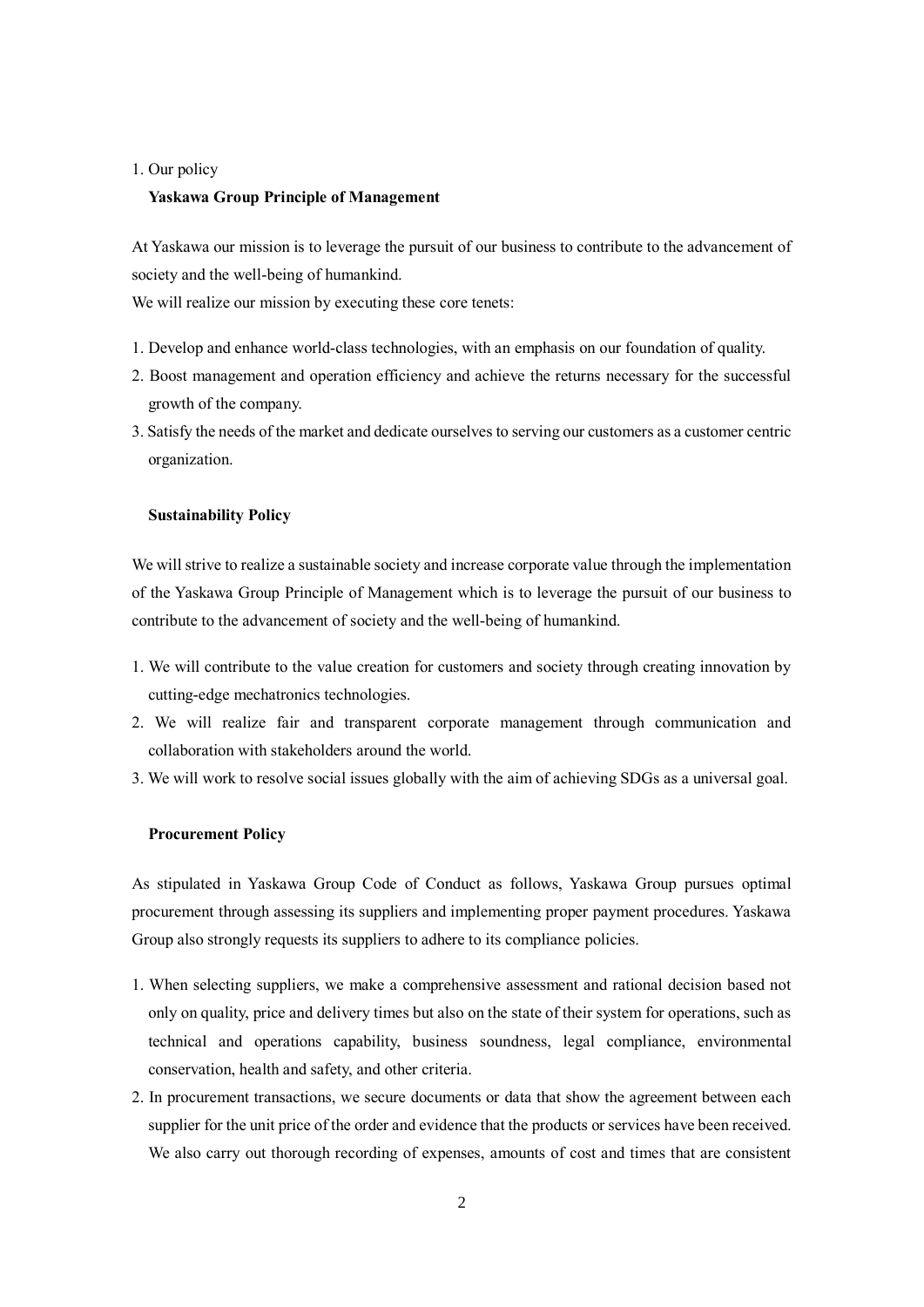with the facts by following appropriate procedure.

- 3. We pay close attention in procurement transactions to whether there is any violation of the laws and regulations, risk for conflict of interest, or risk of involvement with organized crime group through money laundering, etc. We have no relationship whatsoever with organized crime group and take a firm stance against its demands.
- 4. We examine the facts about suppliers and their eligibility as a trading partner before a transaction starts and reexamine them regularly after the transaction starts. We also strive to understand as much as possible about the subcontractors of suppliers.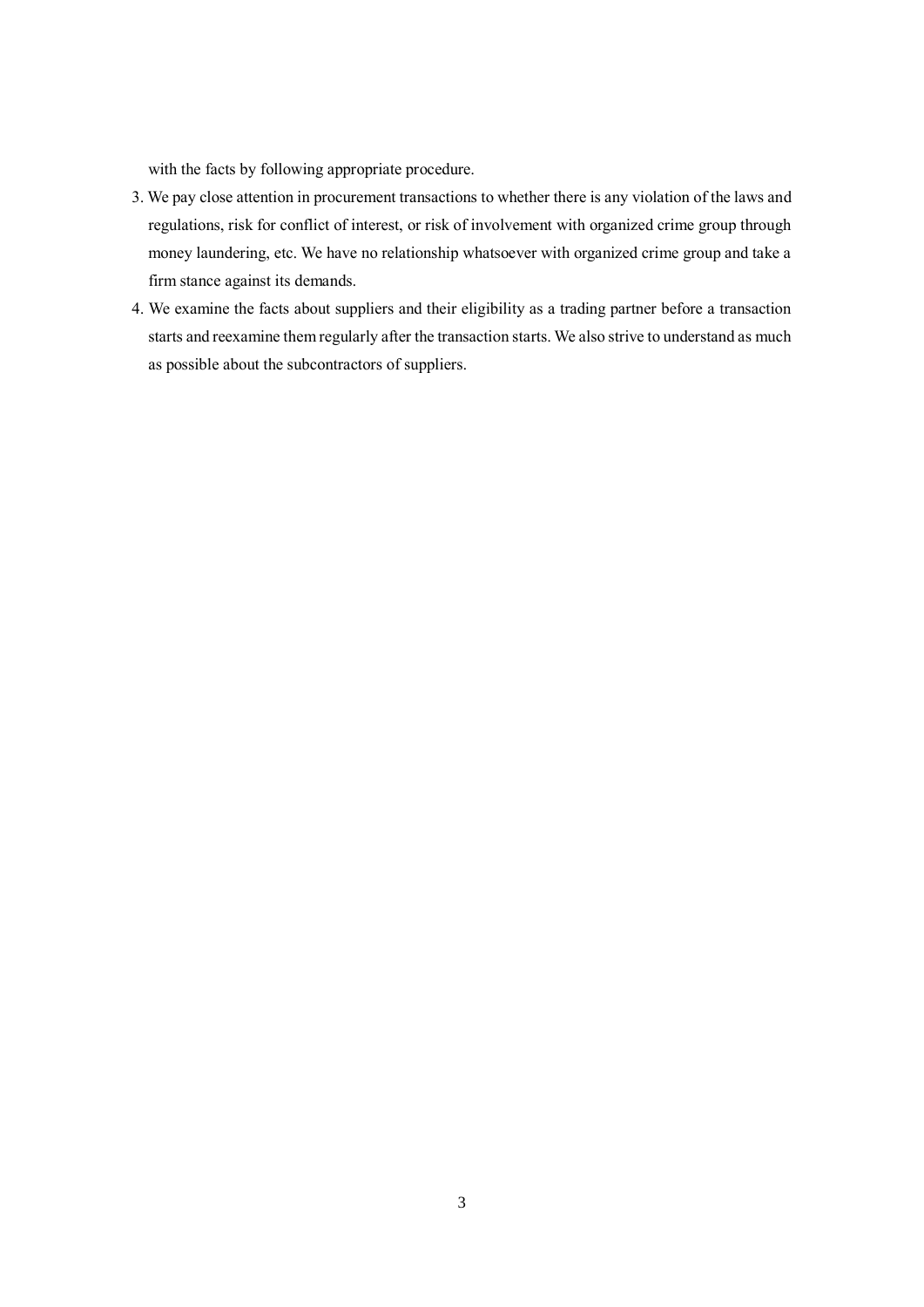#### 2. Requests to Our Business Partners

Promoting responsible corporate behavior in the supply chain is essential to advancing sustainable management for Yaskawa Group. In these guidelines, each of the items in the "Code of Conduct" shown in Section I and the "Establishing a Management System" shown in Section II are issues to be addressed, including the supply chain.

These guidelines refer to the "Responsibility Business Conduct Guidelines" advocated by Japan Electronics and Information Technology Industries Association (JEITA).

We ask our business partners to fully understand and observe these matters. At the same time, we would like to ask not only your company, but also the suppliers related to your company to manage, supervise, and disseminate them thoroughly so that you can observe them.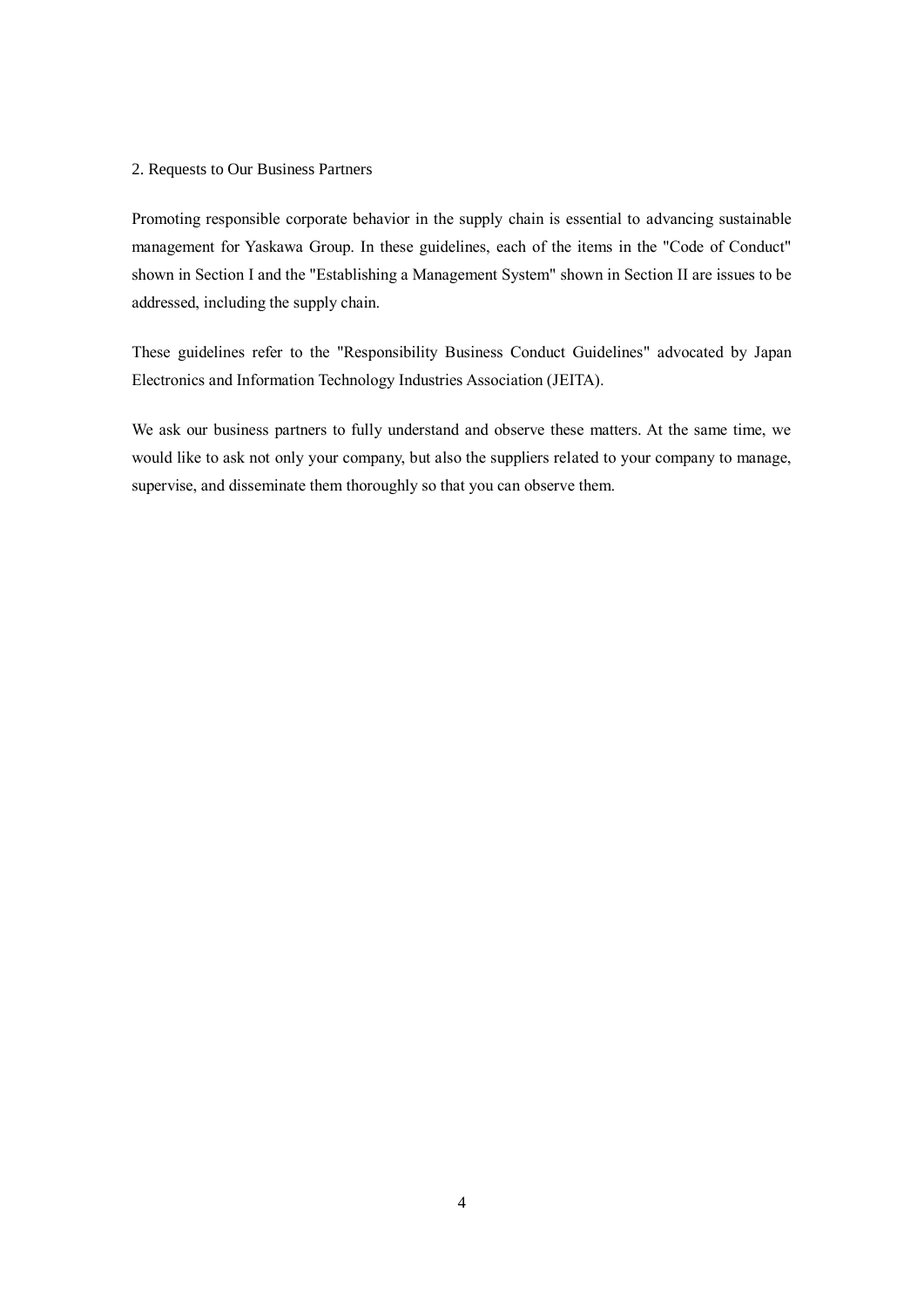## Section I Code of Conduct

#### **1. Respecting the Laws and Internationally Recognized Standards**

Companies must respect internationally recognized standards in addition to complying with the laws and regulations of their home country as well as countries and regions where they conduct business.

#### **2. Human Rights and Labor**

Companies must respect the rights of workers in line with international human rights standards including the ILO core labor standards in addition to complying with relevant laws and regulations.

(1) Prohibiting Forced Labor

Companies must not use labor obtained by forced, bonded, exploitative prison labor, slavery, or human trafficking. Companies also must not force to work, and must keep the right of workers to terminate employment.

(2) Prohibiting child labor and respecting the rights of young workers

Companies must not allow children who are under the minimum age for employment. Furthermore, companies must also not allow young workers under the age of 18 to perform hazardous work that is likely to jeopardize their health or safety, including night work or overtime.

(3) Decent Working Hours

Companies must not allow workers to work exceeding the maximum working hours set by local laws and regulations, and appropriately manage working hours and days off in consideration of internationally recognized standards.

(4) Adequate Wages and Allowances

Companies must comply with all applicable laws and regulations regarding payments of work (including minimum wage, overtime payments, and allowances and deductions required by law). Furthermore, it is expected that companies pay wages at a level that allows workers to support their basic needs (a living wage).

(5) Prohibiting Inhumane Treatment

Companies must respect the human rights of workers and must not treat workers in a manner that is or may be construed inhumane, including physical and psychological abuse, coercion, or harassment. Companies must also provide workers with individually secured accommodations for storing their personal and valuable items, and a reasonable personal space along with reasonable entry and exit privilege.

(6) Prohibiting Discrimination

Companies must not engage in discrimination or harassment. Companies must also consider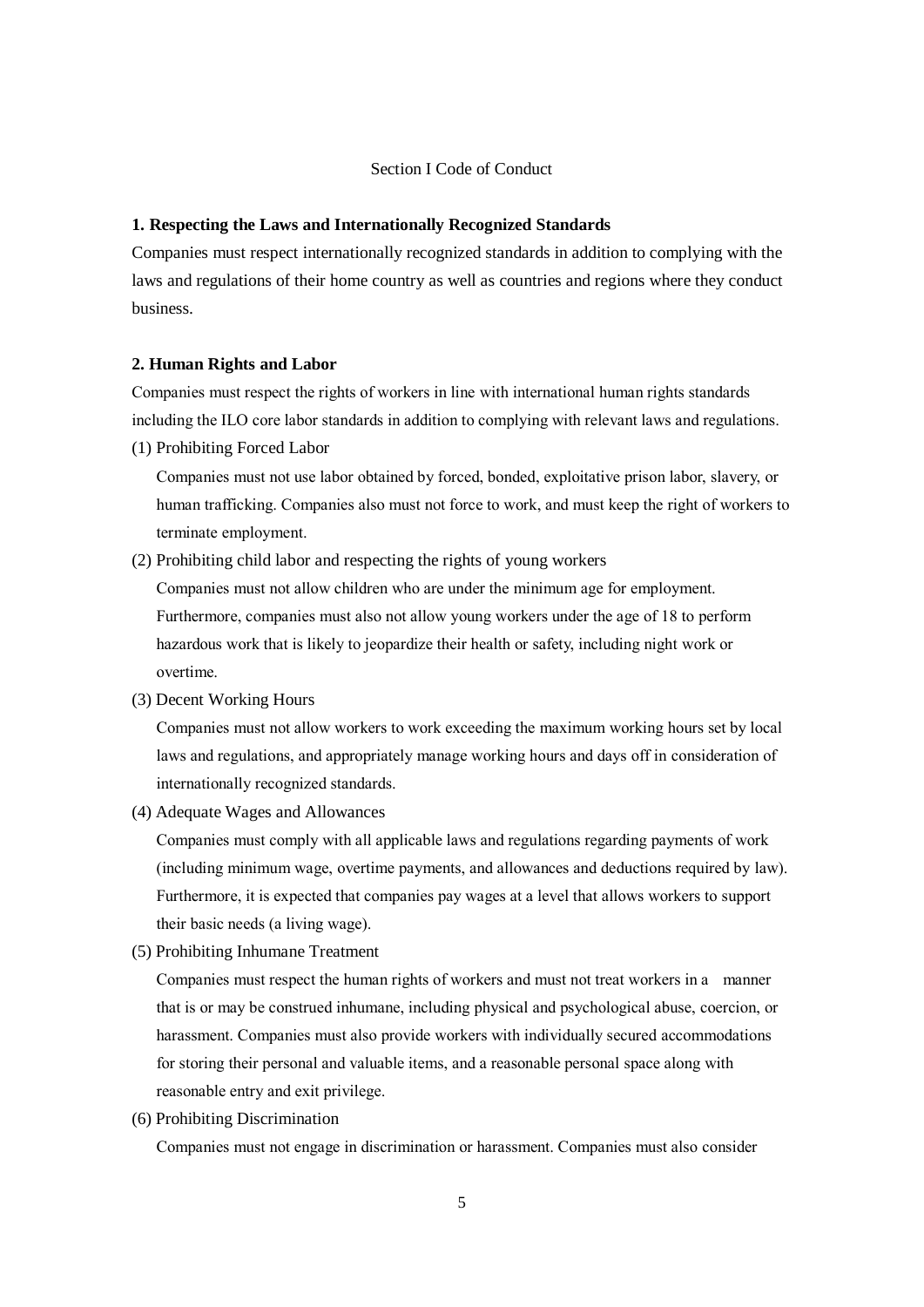requests from workers regarding religious practices where appropriate.

(7) Freedom of Association and Right to Collective Bargaining

In conformance with local laws and regulations, companies shall respect the right to collective bargaining of workers and openly communicate with workers for improving working environments and wage conditions.

## **3. Health and Safety**

In addition to complying with relevant laws and regulations, Companies must take consideration of standards such as ILO health and safety guidelines to minimize injury and illness in the workplace and maintain a safe and healthy working conditions.

(1) Occupational Safety

Companies must identify and assess risks regarding occupational safety and maintain safety through proper design, engineering and administrative controls. Taking reasonable steps must also be taken to protect pregnant women and nursing mothers.

(2) Emergency Preparedness

Companies must identify the possibility of emergency situations by such as natural disasters or accidents that may adversely affect human life or safety, establish procedures in case of emergency to minimize harm to workers and property, install the required equipment, and conduct training and drills so that the required responses can be taken in case of emergency.

(3) Occupational Injury and Illness

Companies must identify, assess, record, and report the status of occupational injury and illness, and implement appropriate countermeasures and corrective actions.

(4) Industrial Hygiene

Companies must identify, assess, and appropriately control the risk of workers being exposed to hazardous biological, chemical, or physical agents in the workplace.

(5) Physically Demanding Work

Companies must identify and assess worker exposure to the hazards of physically demanding tasks and appropriately control such work so that it does not lead to occupational injury and illness.

(6) Machine Safeguarding

Companies must evaluate the machinery used by workers for safety hazards and provide appropriate safeguarding.

(7) Health and Safety at Facilities

Companies must appropriately maintain the health and safety of facilities and accommodations provided to workers (such as dormitories, cafeterias, and toilets). Dormitories also require appropriate emergency egress to be provided.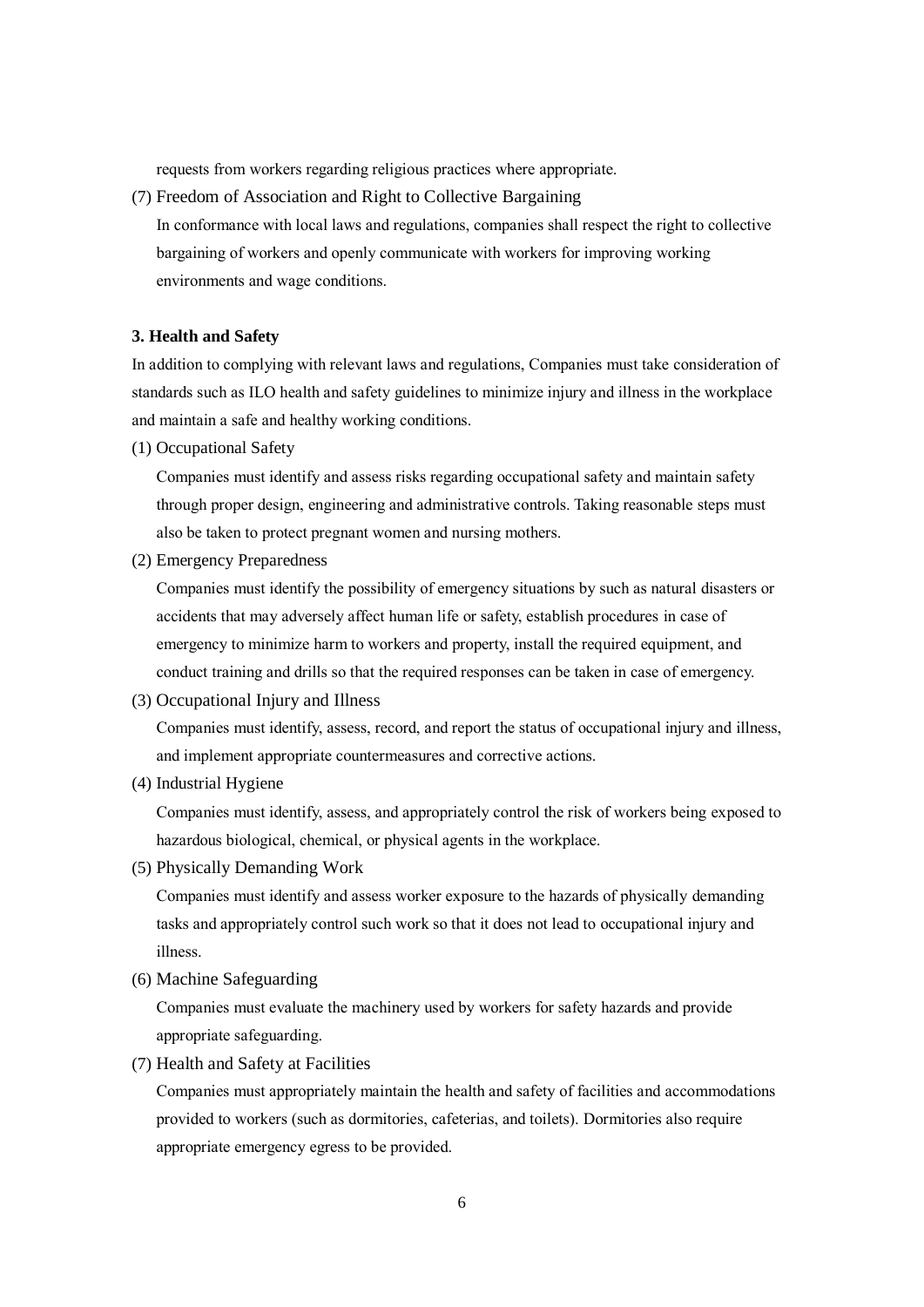(8) Health and Safety Communication

Companies must provide training on appropriate health and safety information regarding various workplace hazards that workers are exposed to in the workplace in languages and methods that the workers can understand. A system that enables workers to provide feedback on safety is also required.

# (9) Worker Health Management

Companies must conduct appropriate health management for all employees.

## **4. Environment**

Companies must actively address environmental problems such as resource depletion, climate change, and pollution, as well as address regional environmental problems considering the health and safety of its relevant local community.

(1) Environmental Permits and Reports

Companies must obtain the permits and approvals required for conducting business as well as register and report according to local laws and regulations.

(2) Reducing Energy Consumption and Greenhouse Gas Emissions

Companies must address energy efficiency and make continuous efforts for reducing greenhouse gas emissions and energy consumption.

(3) Air Emissions

Companies must comply with relevant laws and regulations and implement appropriate measures for reducing the emission of hazardous substances to the atmosphere.

(4) Water Management

Companies must comply with laws and regulations, monitor the source, usage, and discharge of water used, and save water. All wastewater must be tested as required, and monitored, controlled, and processed before discharge or disposal. Sources of pollution that may cause water pollution must also be identified and appropriately managed.

(5) Effective Utilization of Resources and Waste Management

Companies must comply with laws and regulations and implement appropriate management in order to promote the 3Rs (reduce, reuse, and recycle), ensure the effective utilization of resources, and minimize waste.

(6) Chemical Substance Management

Companies must comply with laws and regulations to identify, label, and manage chemical and other substances posing hazard to humans or the environment, and conduct management to ensure safe handling, transport, storage, use, recycling, reuse, or disposal of such substances.

(7) Managing the Chemical Substances Contained in Products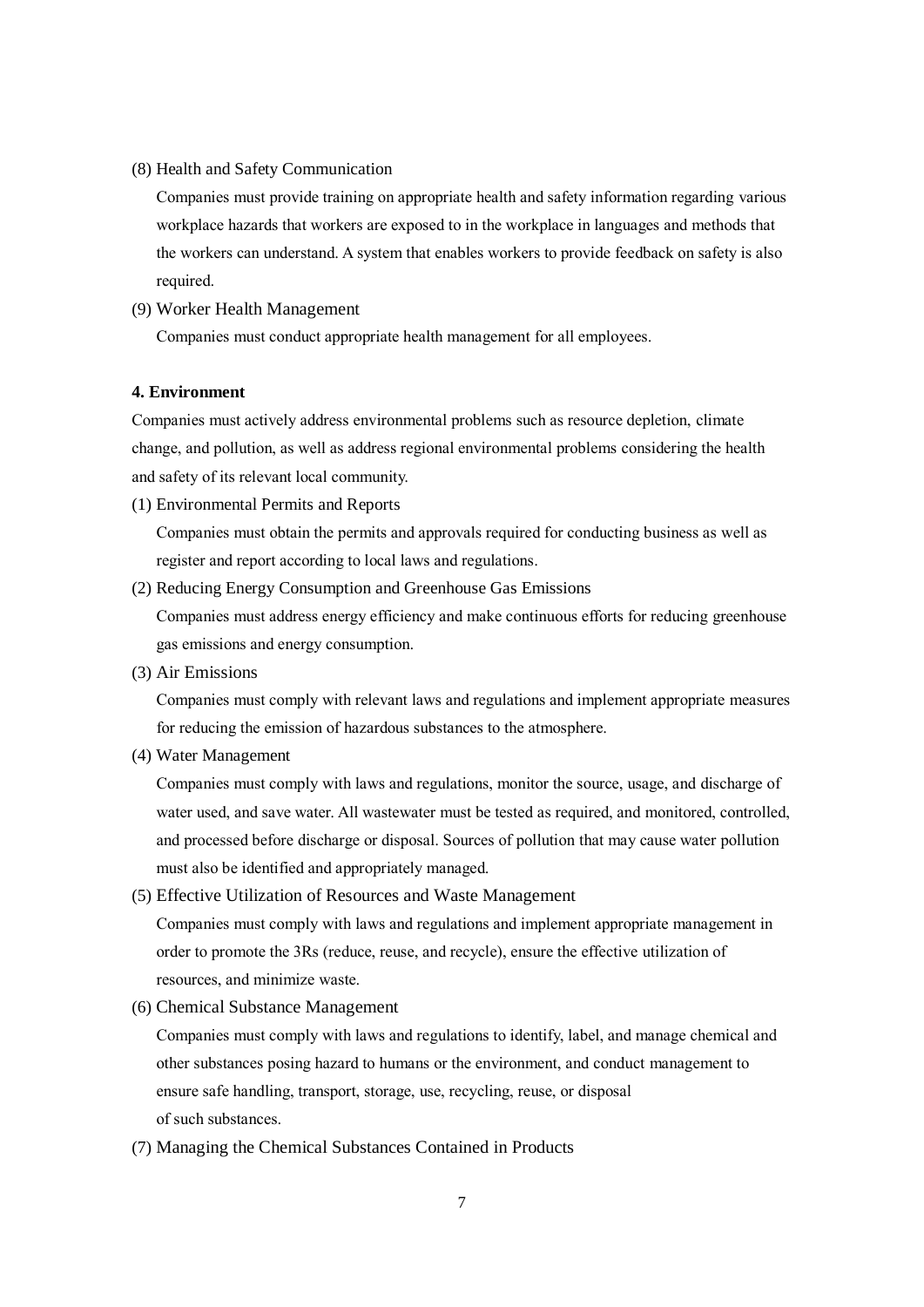Companies must comply with all laws, regulations, and customer requests applicable to the prohibition and restriction of specific substances contained in products.

## **5. Fair Trading and Ethics**

Companies must conduct business activities based on high ethical standards in addition to compliance with the law.

(1) Preventing Corruption

Companies must not be involved in bribery, corruption, blackmail, or embezzlement in any form.

(2) Prohibiting Inappropriate Provision and Improper Benefit

Companies must not provide or accept any promises, propositions, or approvals as a means of obtaining bribes or any other illicit or inappropriate benefit.

(3) Fair Information Disclosure

Companies must disclose information regarding labor, health and safety, environmental activities, business activities, organizational structure, financial situation, and performance according to applicable laws and regulations and industry practices. Falsification of records or the disclosure of false information is not allowed.

(4) Respecting Intellectual Property

Companies must respect intellectual property rights and the transfer of technology and expertise must be performed in a manner where intellectual property is protected. Companies must also protect the intellectual property of third parties such as customers and suppliers.

(5) Conducting Fair Business

Companies must engage in fair business, competition, and advertising.

(6) Protecting Whistleblowers

Companies must protect the confidentiality of information regarding whistleblowing and the anonymity of whistleblowers, and avoid retaliations towards whistleblowers.

(7) Responsible Minerals Procurement

Companies must exercise due diligence to ensure that the minerals such as tantalum, tin, tungsten, and gold contained in its products manufactured do not cause or contribute to serious human rights abuses, environmental destruction, corruption, or disputes in Conflict-Affected and High-Risk Areas.

### **6. Quality and Safety**

Companies must ensure the safety and quality and provide correct and accurate information on provided products and services.

(1) Ensuring Product Safety

Companies must fulfill their responsibility as a supplier by ensuring that products meet safety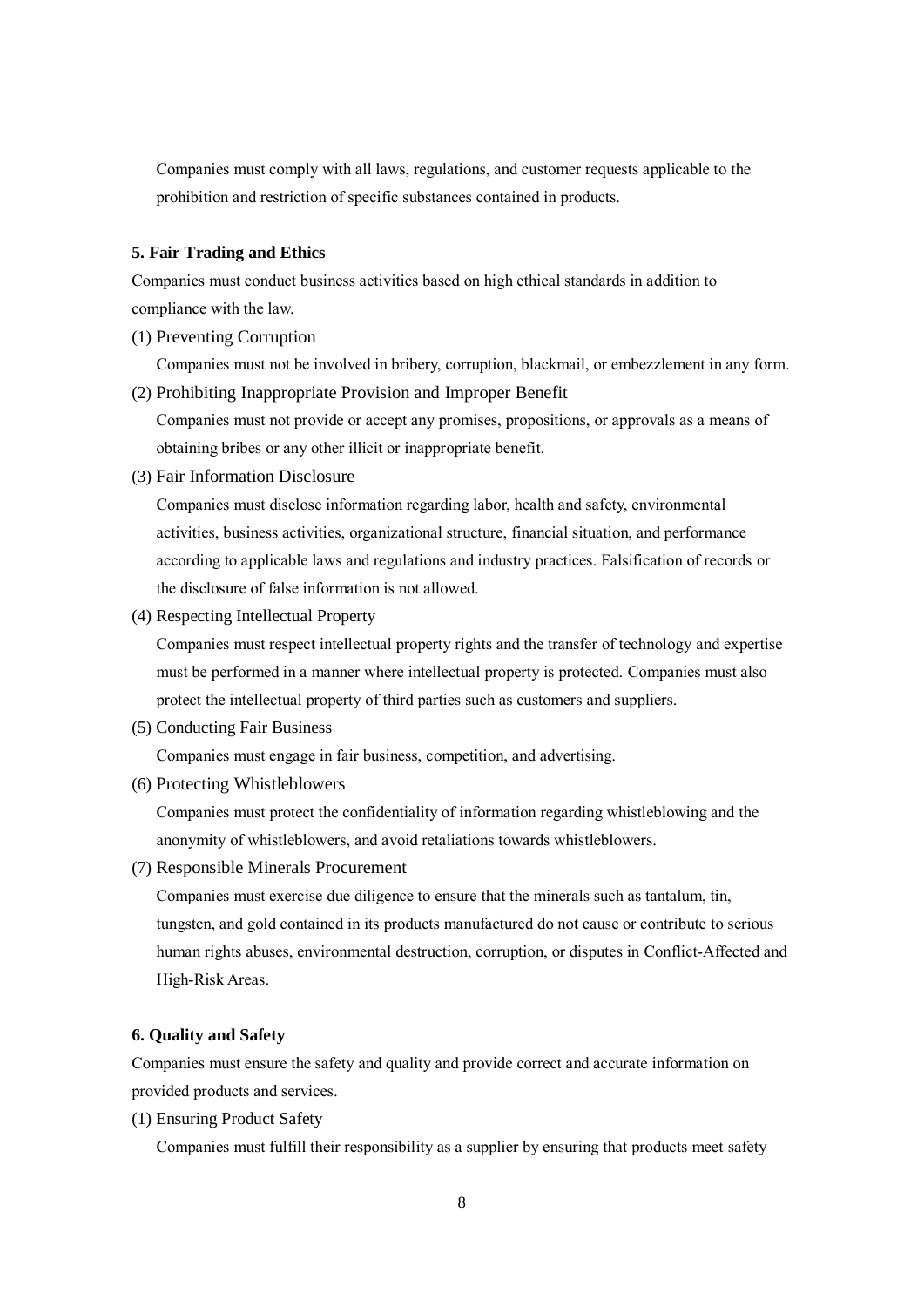standards stipulated by national laws and conduct design, manufacturing, and sales to ensure adequate product safety.

(2) Quality Management

Companies must comply with their own quality standards and customer requirements in addition to all laws and regulations applicable to the quality of products and services.

(3) Providing Accurate Information on Products and Services

Companies must provide correct and accurate information on products and services that will not cause misunderstandings.

#### **7. Information Security**

Companies must prevent leaks of confidential information and personal information, and enhance information security.

(1) Defense from Cyber Attacks

Companies must implement protective measures against threats such as cyber attacks and conduct management to prevent damage to the company and others.

(2) Protecting Personal Information

Companies must comply with relevant laws and regulations and appropriately manage and protect all personal information of suppliers, customers, consumers, and employees.

(3) Preventing Leak of Confidential Information

Companies must appropriately manage and protect the confidential information not only of their own but also received including from customers and third parties.

## **8. Business Continuity Planning**

Companies must make preparations to ensure that they can quickly resume business activities in order to fulfill their responsibility of supply in the event that the company or a business partner becomes a victim of such as a large-scale natural disaster.

(1) Developing and Preparing a Business Continuity Plan

Companies must identify and assess risks to business continuity, examine their impact on the business, and establish preparatory measures required in the medium to long term and a business continuity plan (BCP) that indicates the status of those initiatives.